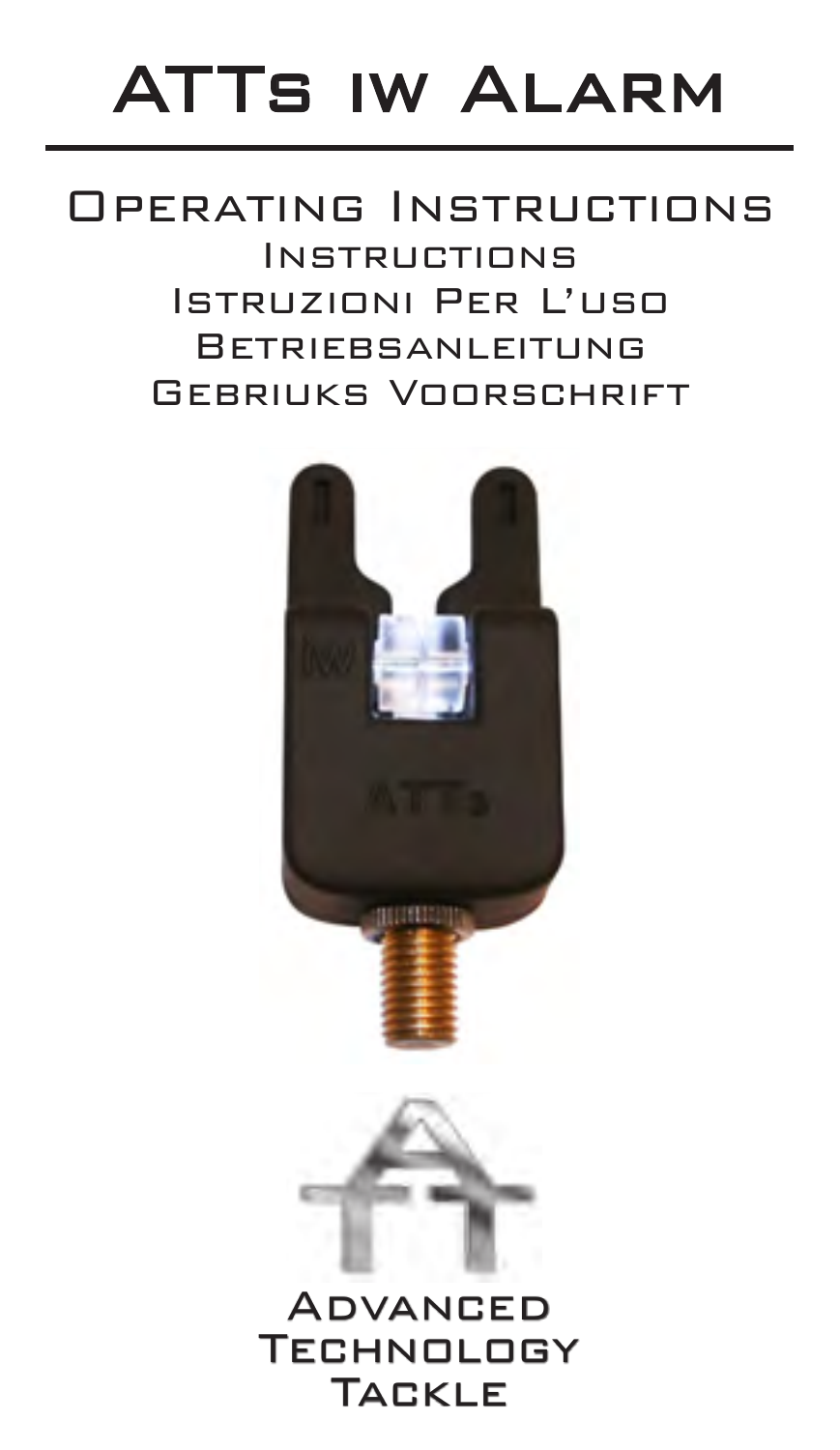Thank you for purchasing the ATTs iw (silent) remote alarm system, your ATTs iw will allow you to receive bite indications on your ATTx V2 or Deluxe Receiver unit. (Or any future ATT PECEIVERS).

THE ATTS IW IS WATER PROOF AND POWERED FROM A SINGLE GP476A 6 VOLT BATTERY (or equivalent), there are no buttons, switches or speakers, The ATTs iw is always on and ready for work.

Bite detection is achieved by the magnet roller wheel being turned by line movement, the ATTs iw wheel detection system is "intelligent", It understands where the wheel is and what the last activation was. Because of this intelligent technology your ATTs IW WILL NOT SUFFER FROM THE FALSE activations a common issue with other alarms.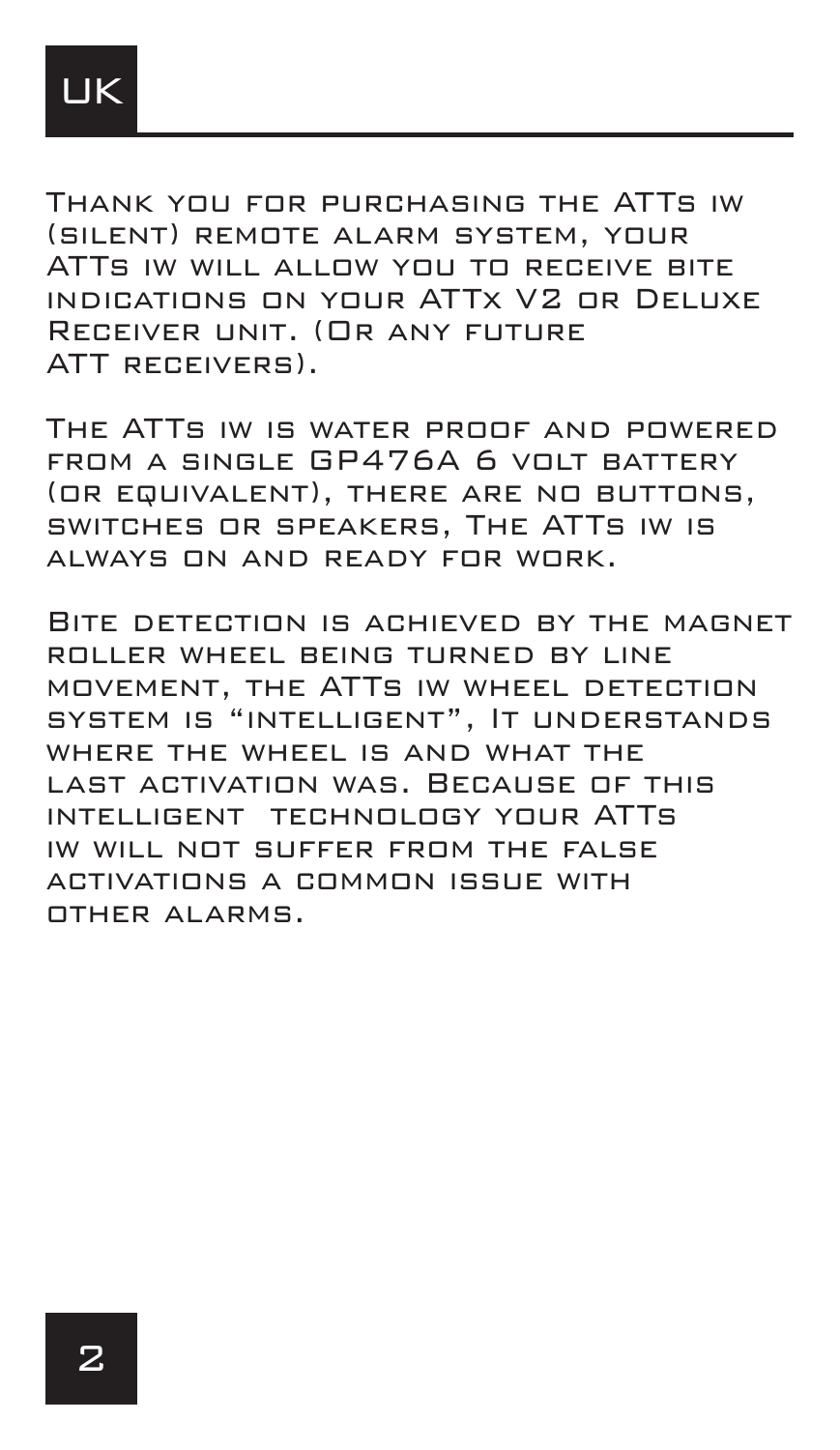UK

### Features

1) WATER TIGHT: YOUR ATTS IW IS A SEALED WATER TIGHT UNIT AND SHOULD NOT SUFFER FROM WATER INGRESS ON EVEN THE wettest session.

**2) INTELLIGENT BITE INDICATION:** THE<br>INTELLIGENT ROLLER WHEEL SYSTEM WILL

eliminate any false activations, a common issue with other brands of alarm.

**3) LOW BATTERY WARNING:** LOW BATTERY WARNING: UPON THE ATTS IW BATTERY dropping below 4.5 volts the ATTs iw WILL WAKE UP AND SEND A LOW BATTERY WARNING SIGNAL TO THE CHANNEL ON YOUR ATTx V2 or Deluxe Receiver that it is programmed into, this will be 5 fast beeps then pause that will be repeated 5 times. The battery voltage will also be checked every time your wheel turns, although you may still use your ATTs iw for hours before the battery will be completely dead.

## 4) Built in high power transmitter:<br>The ATTs iw is equipped with a high

power transmitter that relays the bite detection signal to your ATTx V2 or DELUXE RECEIVER ENSURING THERE IS NO DISTURBANCE IN YOUR SWIM.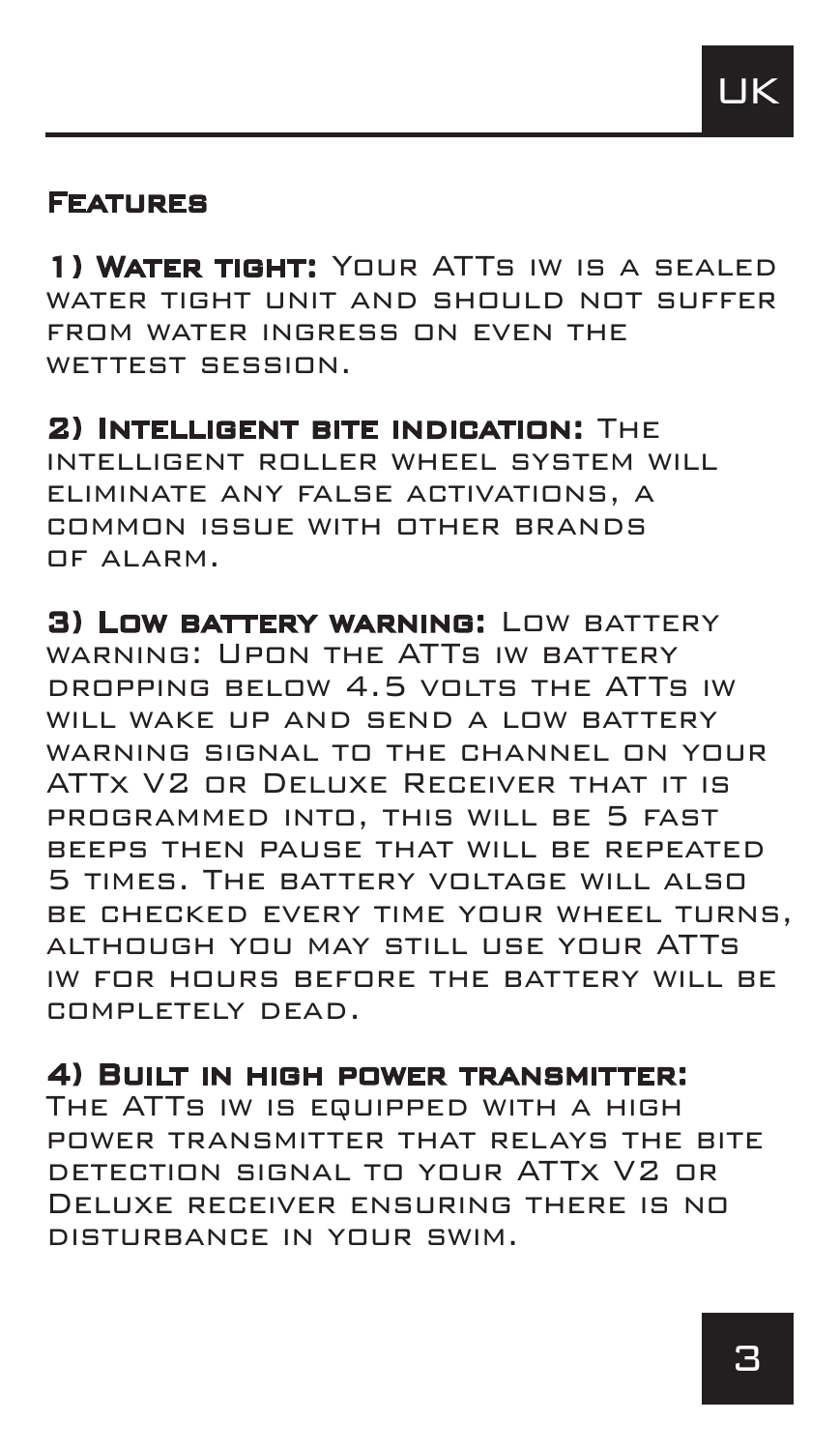5) UNDER WHEEL LED DRIVEN WHEEL<br>**ILLUMINATION:** PROVIDING AN ALL ROUND<br>VIEW WHEN YOU HAVE A TAKE OR latched LED.

# 6) Night beta light accommodation:<br>Beta light slots in each ear for visual

rod positioning.

## 7) Super strong fixing bolt: super strong fixing bolt for solid mounting

of alarm.

8) ULTRA HIGH EARS: ULTRA HIGH "EARS"<br>To eliminate the sideways movement of the rod during a sideways take.

# 9) ADJUSTABLE SENSITIVITY: WHEELS<br>AVAILABLE WITH 2 OR 4 MAGNETS FOR

SENSITIVITY ADJUSTMENT THAT CAN EASILY BE CHANGED ON THE BANK.

10) **Protective hard cover:** The<br>protective hard cover also doubles as and ON/OFF switch, when the cover is fitted over the ATTs iw its battery is disconnected.

# 11) WARRANTY: THE ATTS IW (SILENT)<br>ALARM COMES WITH FULL 12 MONTH

WARRANTY. IF YOUR ALARM MALFUNCTIONS within 1 year of the purchase date please petupa it with your proof of purchase receipt and all packaging

4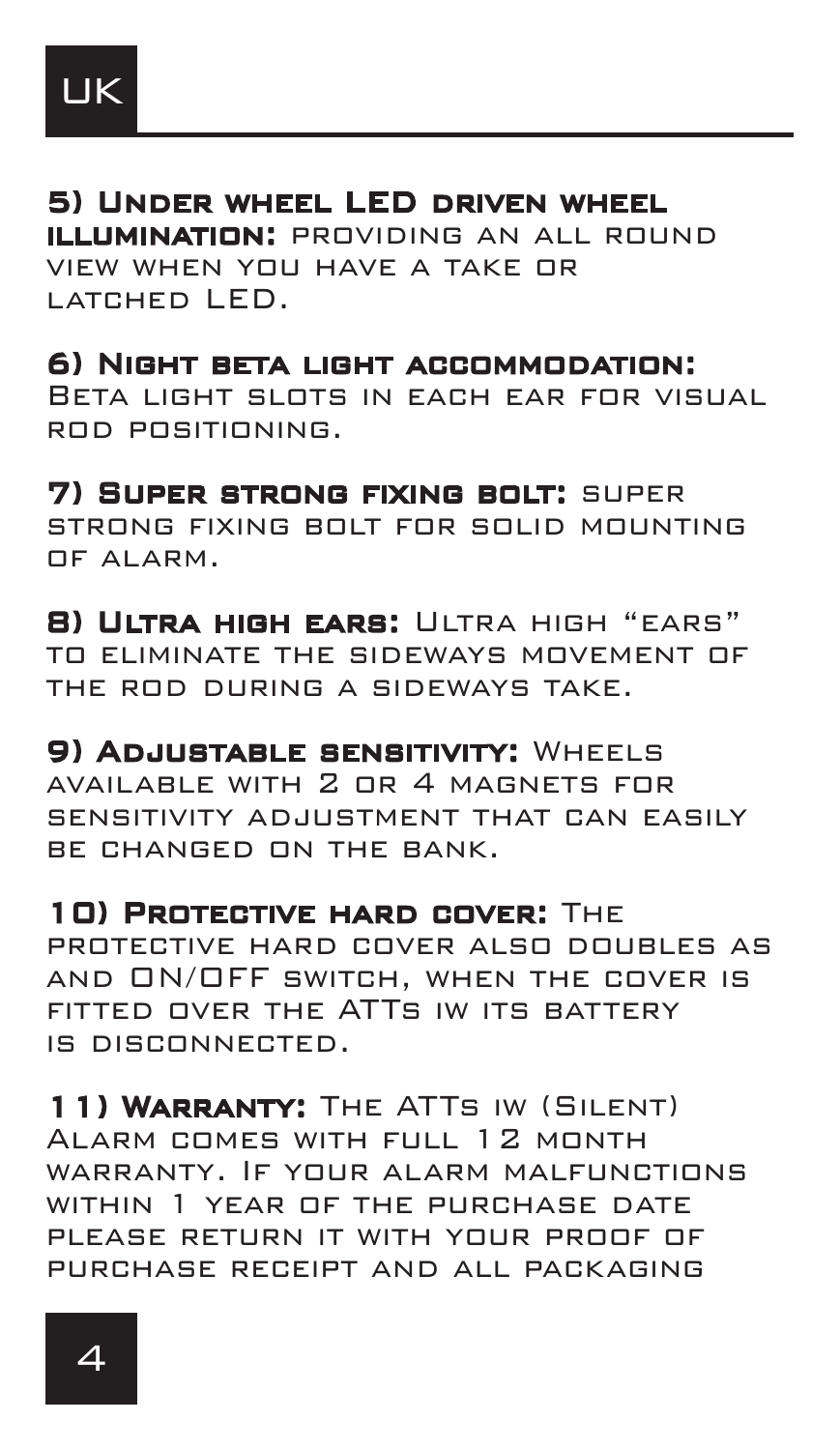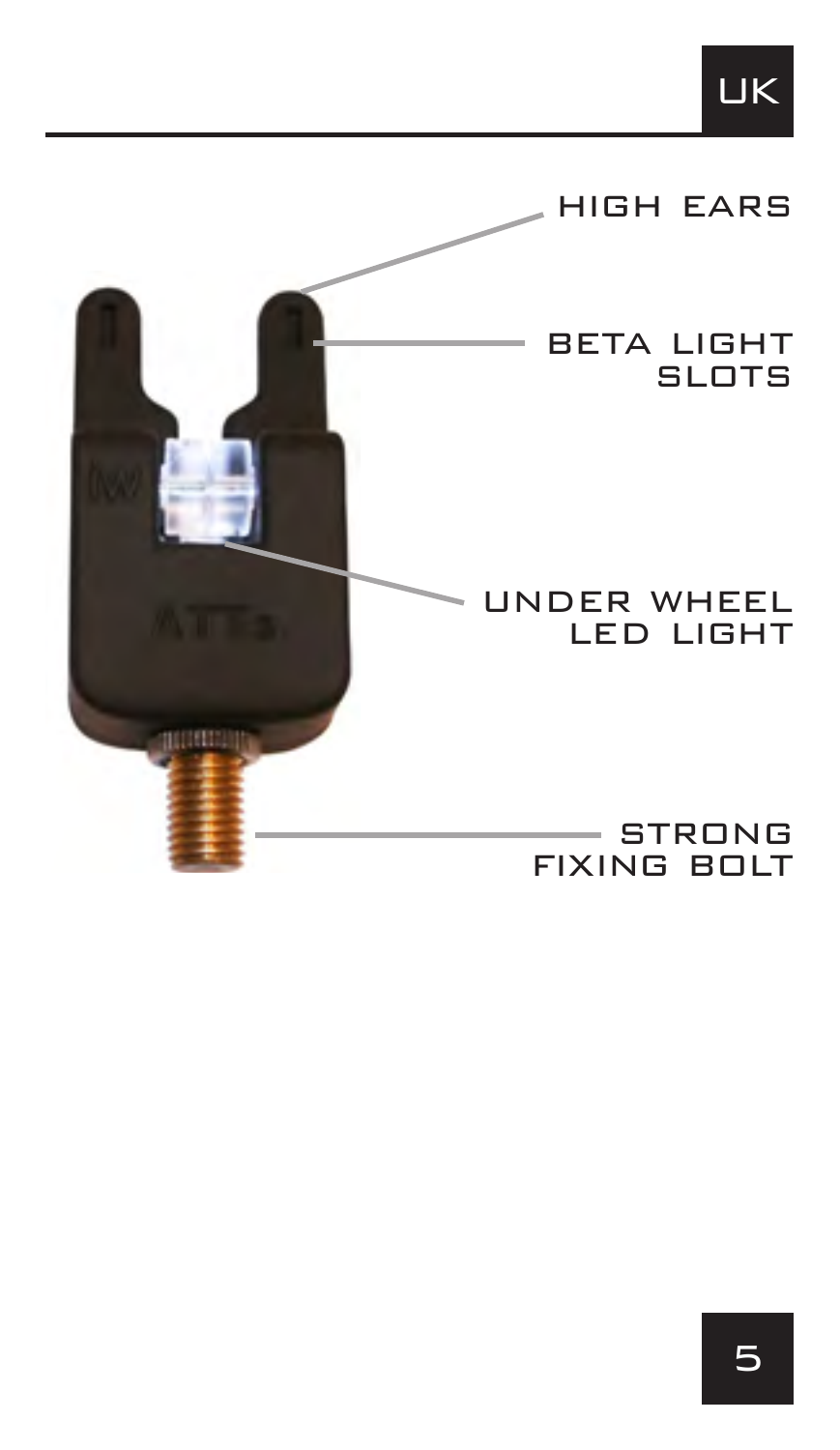(where possible) to the retailer where purchased. If you have a problem in the second year please send to ATT directly for repair, replacement or other assessment with a copy of your SALES RECEIPT. DO NOT RETURN THE item to the retailer or distributor if it is over 12 months old. This warranty does not cover any damage or problems caused by user error or mis-use. ATT reserve the right to repair or replace faulty products at their discretion, any products returned WITHOUT A VALID PURCHASE RECEIPT OR found not to be faulty may incur a charge. Units sent with flat batteries WILL BE RETURNED WITH NO BATTERIES.

Warranty is not valid without proof of purchase. None of the above affects in any way your statutory rights.

### **TESTING**

THE ATT DELUXE RECEIVER WAS TESTED FOR compliance to the following standard for Short Range Devices: • EN 300 220-2 v2.1.1 and EN 300 220-1 v2.1.1.• The system was tested to the essential radio test suites that have been carried out and that the above product to which this declaration relates is in conformity with all the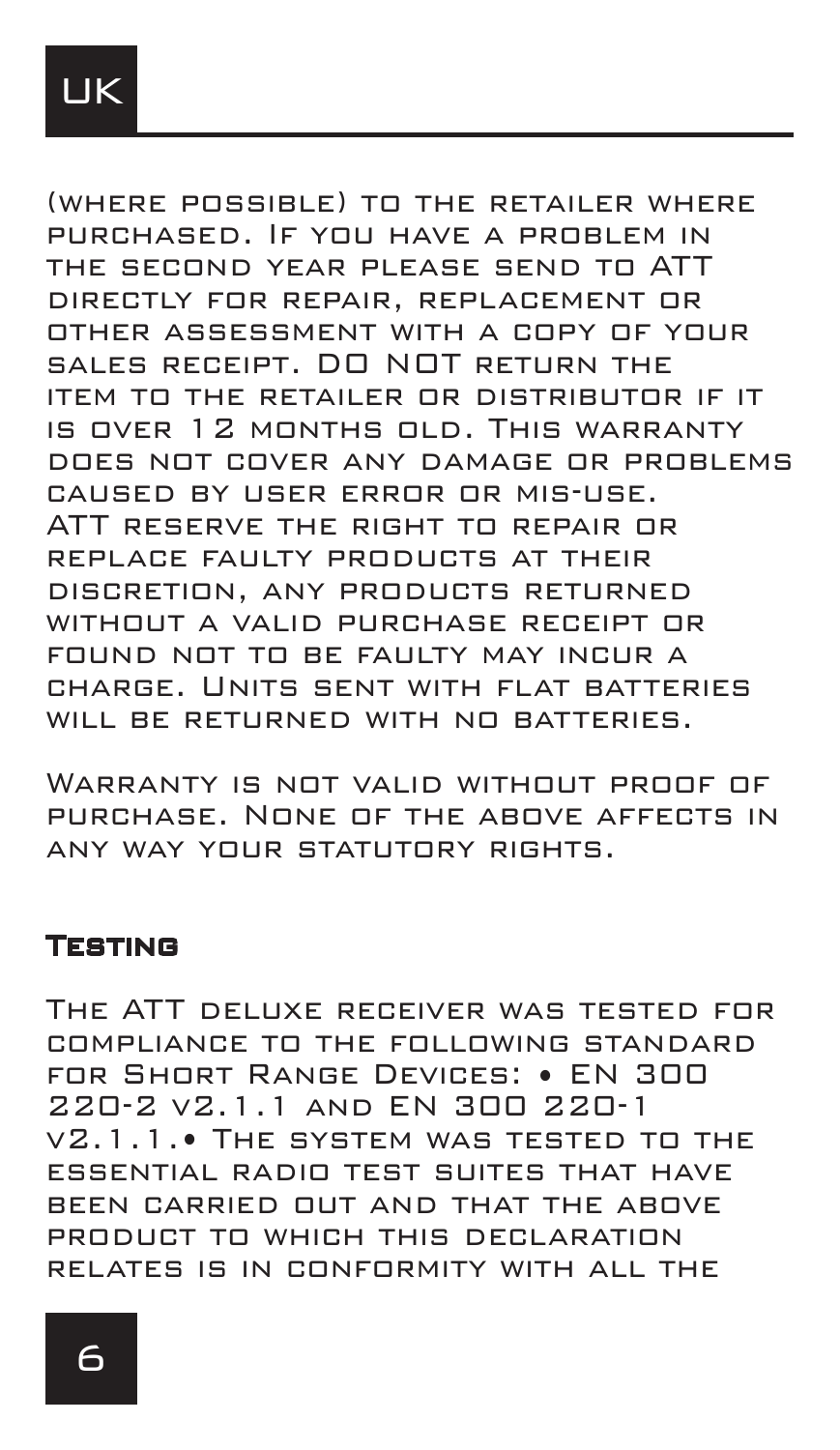UK

applicable essential requirements of EU DIECTIVE 1995/FREQUENCY RANGE 433.92HZ.• NORMAL TEST SIGNALS<br>FSK.• Declared power level Odbm.•<br>Declared channel bandwidth 120 kHz.• Tested to Test Standards EN 300 220- 2 v2.1.1 and EN 300 220-1 v2.1.1.

## Programming your ATTs iw remote alarm to your ATTx V2 receiver

**STEP 1:** REMOVE THE ATTS IW HARD COVER<br>(if fitted).

**STEP 2:** ON THE ATTX V2 RECEIVER, PRESS THE PROGRAM BUTTON AND SWITCH ON WHILST KEEPING THE PROGRAM BUTTON pressed. Keep the program button pressed for 5 seconds until all 5 LEDS light simultaneously. Let go of the program button, the first LED WILL FLASH.<br>**STEP 3:** TURN THE WHEEL ON YOUR FIRST

ATTS IW UNTIL THE LED LIGHTS UP AND THE first LED on the receiver will go out and the second LED will flash, move the wheel on your second ATTs iw until the LED comes on and the second LED goes out on your ATTx V2 receiver, now the third LED will flash. Repeat Step 3 until you have completed programming ALL THE REQUIRED CHANNELS.<br>**STEP 4:** EXIT THE PROGRAM MODE BY

SWITCHING OFF THE RECEIVER, THEN SWITCH it back on.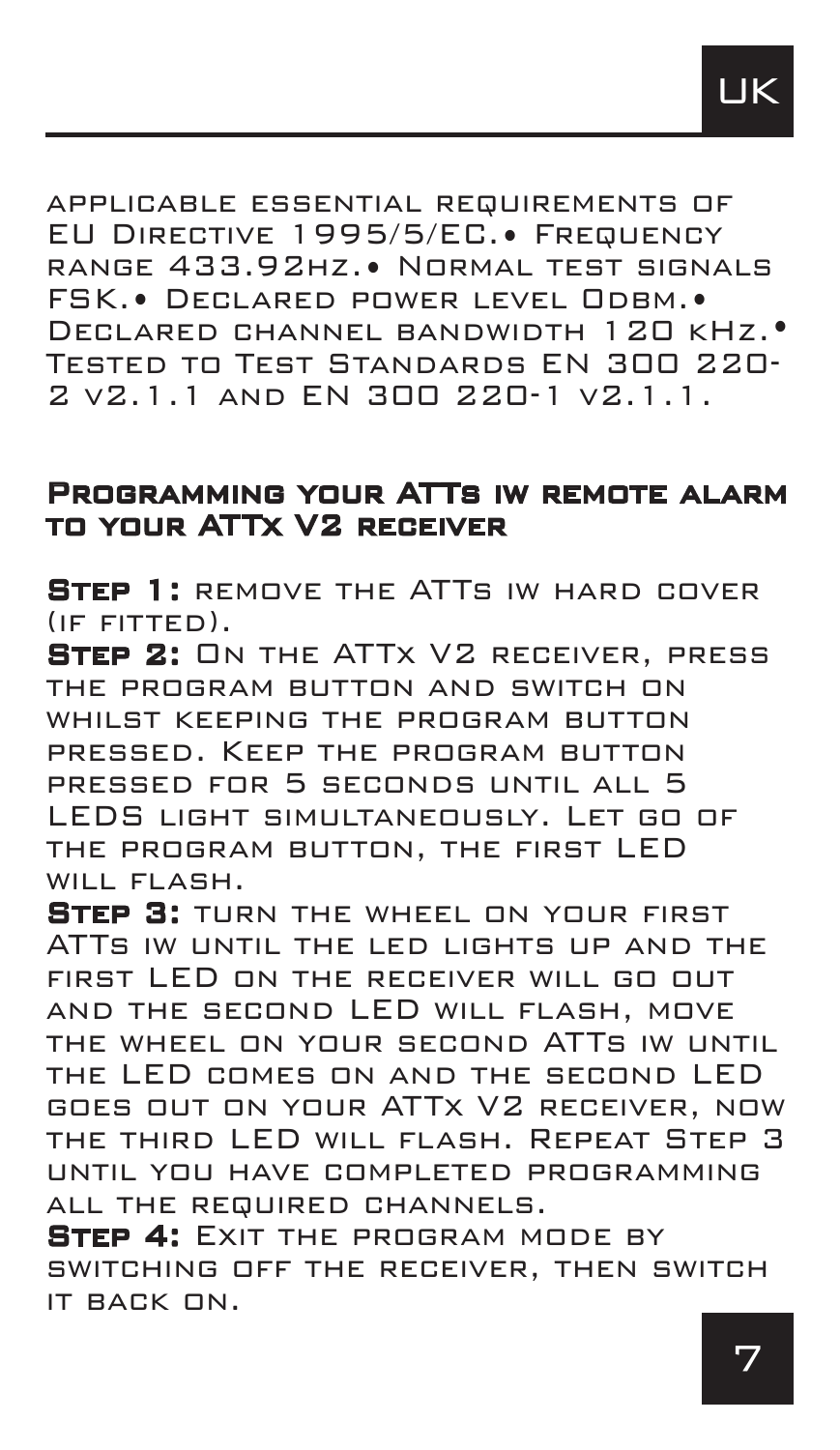### Skipping Channels

During the program mode, if you tap the program button once, the flashing LED will go out and next LED will flash. By doing this you can use any selection of LED colors or positions.

For example, if you have programmed channel 1, and LED 2 is flashing, signifying that it is ready to be programmed, do not beep your second alarm, instead hit the program button once to skip channel 2. LED 2 will go out LED 3 will flash, ready for programming.

**NOTE:** TO ADD AN ADDITIONAL ATTS IW<br>REMOTE ALARM AT A LATER DATE SIMPLY "tap" through to an unused channel. PROGRAM THAT CHANNEL AS DECRIBED above then exit the program mode by switching off the receiver.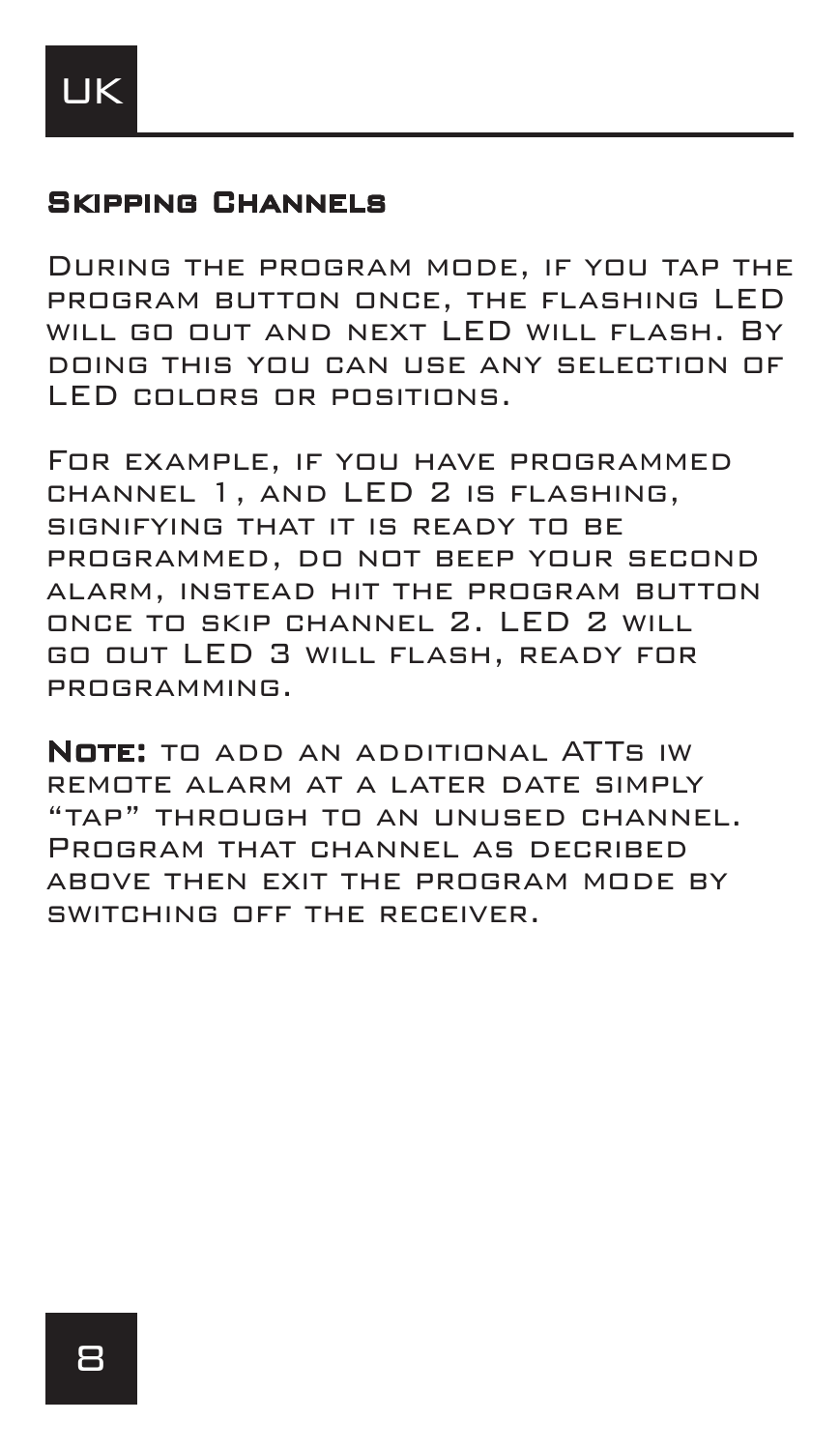## How to change the ATTs iw battery

screws



BACK<br>COVER

6 volt **6 VOLT** LATEX seal

**ROUND** nut

Remove the 4 Philips screws from the rear of the ATTs iw, and also at this stage, loosen the *<u>DOUND NUT.</u>* DEMOVE the back cover, being careful not to damage the latex seal.

UK

Remove the battery AND REPLACE WITH  $A$  6 volt 4LR44 or 476A or equivalent (Lithium will last longer).

Check latex seal is intact and correctly fitted then re-fit the back plate, tightening the screws down a little at a time until the back plate is firmly and evenly closed tight. (Do not over tighten the screws).



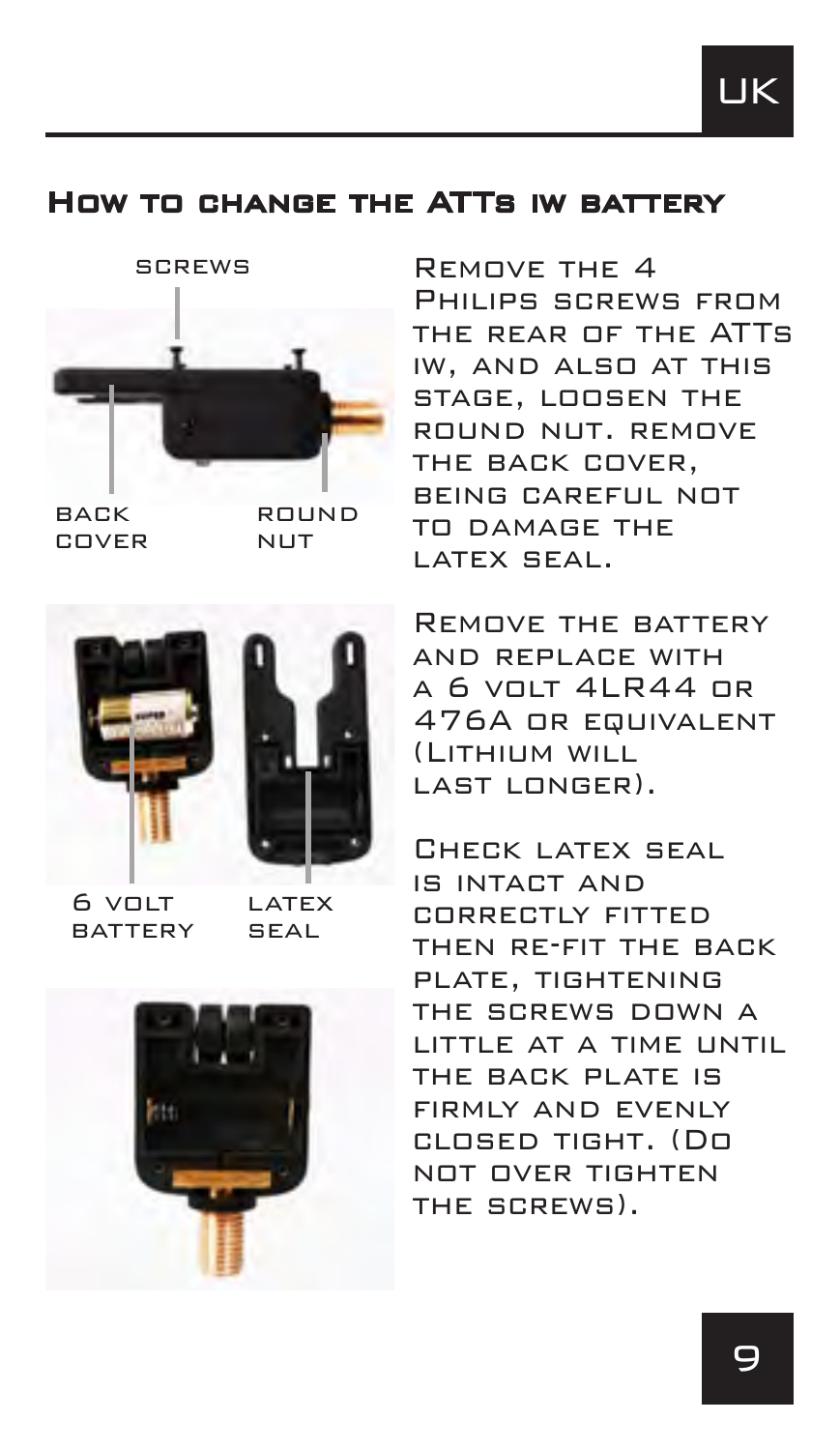## How to install the ATTs iw wheel

 Unscrew the Philips screw from the right hand side of the ATTs iw.



draw out the screw and connected rod,